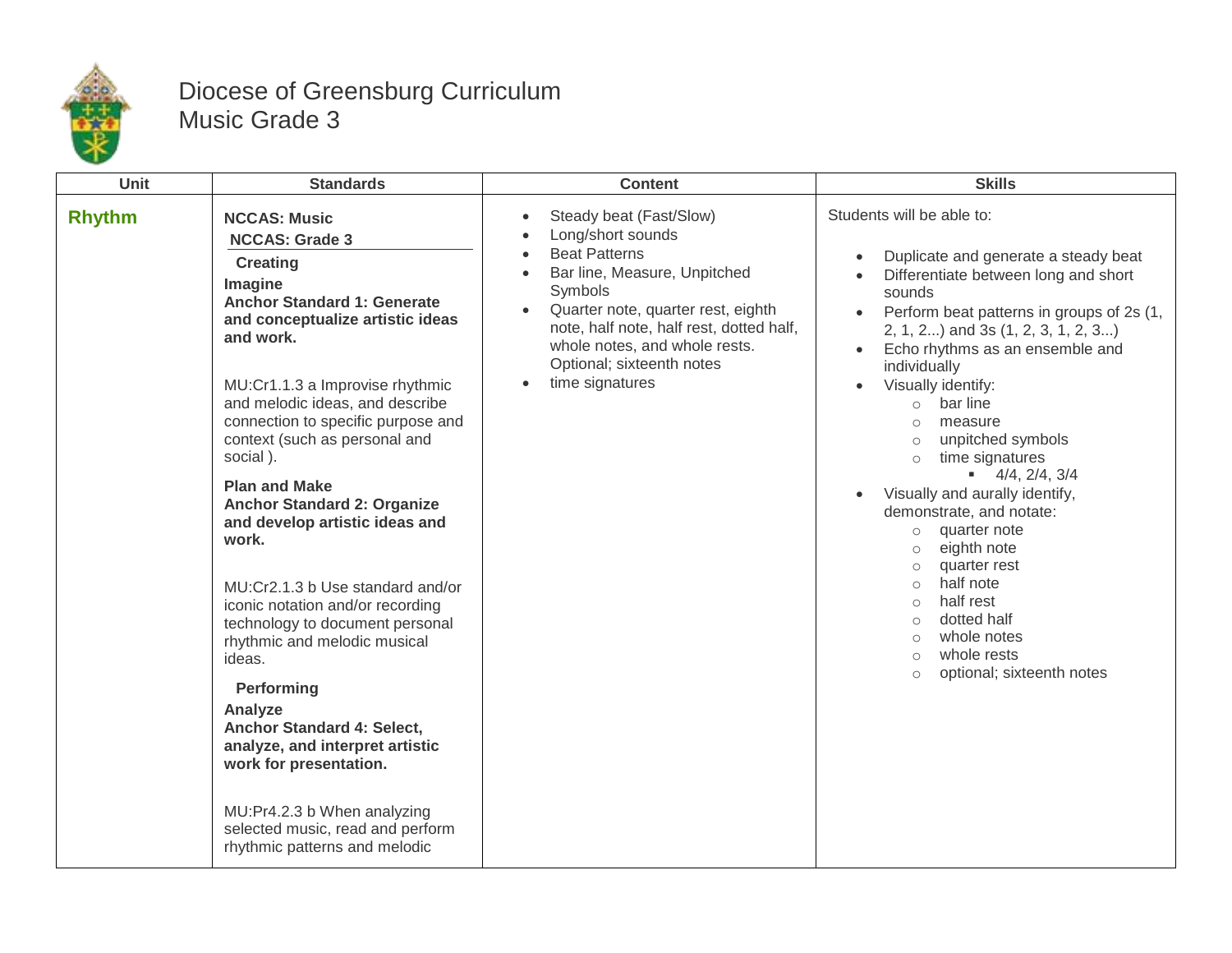| <b>Unit</b>   | <b>Standards</b>                                                                                                                                                                                                                                                                                                                                                                                                                                                                                                                                                                                                                                                                                                                                                                                                       | <b>Content</b>                                                                                                                                                                                 | <b>Skills</b>                                                                                                                                                                                                                                                            |
|---------------|------------------------------------------------------------------------------------------------------------------------------------------------------------------------------------------------------------------------------------------------------------------------------------------------------------------------------------------------------------------------------------------------------------------------------------------------------------------------------------------------------------------------------------------------------------------------------------------------------------------------------------------------------------------------------------------------------------------------------------------------------------------------------------------------------------------------|------------------------------------------------------------------------------------------------------------------------------------------------------------------------------------------------|--------------------------------------------------------------------------------------------------------------------------------------------------------------------------------------------------------------------------------------------------------------------------|
|               | phrases using iconic and standard<br>notation.<br><b>Rehearse, Evaluate and Refine</b><br>Anchor Standard 5: Develop and<br>refine artistic techniques and<br>work for presentation.<br>MU:Pr5.1.3 b Rehearse to refine<br>technical accuracy, expressive<br>qualities, and identified<br>performance challenges.<br><b>Present</b><br><b>Anchor Standard 6: Convey</b><br>meaning through the<br>presentation of artistic work.<br>MU:Pr6.1.3 a Perform music with<br>expression and technical accuracy.<br>MU:Pr6.1.3 b Demonstrate<br>performance decorum and<br>audience etiquette appropriate for<br>the context and venue.<br><b>State Education Agency Directors</b><br>of Arts Education. (2014). National<br>Core Arts Standards. Dover, DE:<br><b>State Education Agency Directors</b><br>of Arts Education. |                                                                                                                                                                                                |                                                                                                                                                                                                                                                                          |
| <b>Melody</b> | <b>NCCAS: Music</b><br><b>NCCAS: Grade 3</b><br><b>Creating</b><br>Imagine<br><b>Anchor Standard 1: Generate</b><br>and conceptualize artistic ideas<br>and work.                                                                                                                                                                                                                                                                                                                                                                                                                                                                                                                                                                                                                                                      | High/low sounds<br>$\bullet$<br>Pitch<br>Melodic patterns<br>$\bullet$<br>Staff<br>$\bullet$<br>Treble clef notes<br>$\bullet$<br>Bass clef notes<br>$\bullet$<br>Major and minor<br>$\bullet$ | Students will be able to:<br>Differentiate between high and low<br>sounds.<br>Sing matching pitch individually and as<br>a group.<br>Visually identify, demonstrate, sing and<br>notate melodic patterns individually and<br>in a variety of groups:<br>○ SO MI LA DO RE |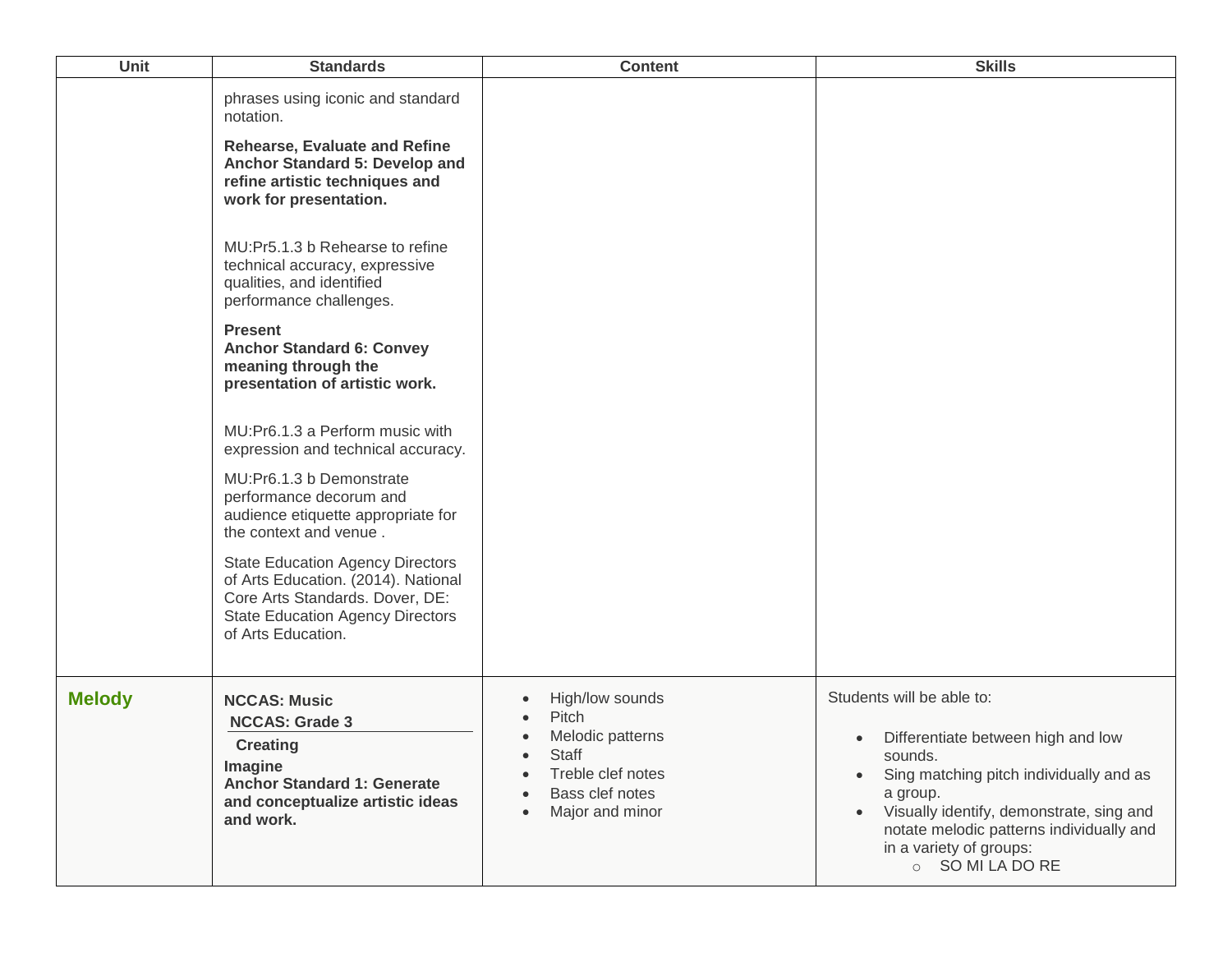| Unit | <b>Standards</b>                                                                                                                                      | <b>Content</b> | <b>Skills</b>                                                                                                                                                                 |
|------|-------------------------------------------------------------------------------------------------------------------------------------------------------|----------------|-------------------------------------------------------------------------------------------------------------------------------------------------------------------------------|
|      | MU:Cr1.1.3 a Improvise rhythmic<br>and melodic ideas, and describe<br>connection to specific purpose and<br>context (such as personal and<br>social). |                | Octave SO LA DO<br>$\circ$<br>Visually identify:<br>$\bullet$<br>o staff<br>treble clef notes on the staff<br>$\circ$<br>Optional: bass clef notes on the<br>$\circ$<br>staff |
|      | MU:Cr1.1.3 b Generate musical<br>ideas (such as rhythms and<br>melodies) within a given tonality<br>and/or meter.                                     |                | Differentiate major and minor tonalities.<br>$\bullet$                                                                                                                        |
|      | <b>Plan and Make</b><br><b>Anchor Standard 2: Organize</b><br>and develop artistic ideas and<br>work.                                                 |                |                                                                                                                                                                               |
|      | MU:Cr2.1.3 b Use standard and/or<br>iconic notation and/or recording<br>technology to document personal<br>rhythmic and melodic musical<br>ideas.     |                |                                                                                                                                                                               |
|      | Performing<br>Analyze<br>Anchor Standard 4: Select,<br>analyze, and interpret artistic<br>work for presentation.                                      |                |                                                                                                                                                                               |
|      | MU:Pr4.2.3 b When analyzing<br>selected music, read and perform<br>rhythmic patterns and melodic<br>phrases using iconic and standard<br>notation.    |                |                                                                                                                                                                               |
|      | <b>Present</b><br><b>Anchor Standard 6: Convey</b><br>meaning through the<br>presentation of artistic work.                                           |                |                                                                                                                                                                               |
|      | MU:Pr6.1.3 a Perform music with<br>expression and technical accuracy.                                                                                 |                |                                                                                                                                                                               |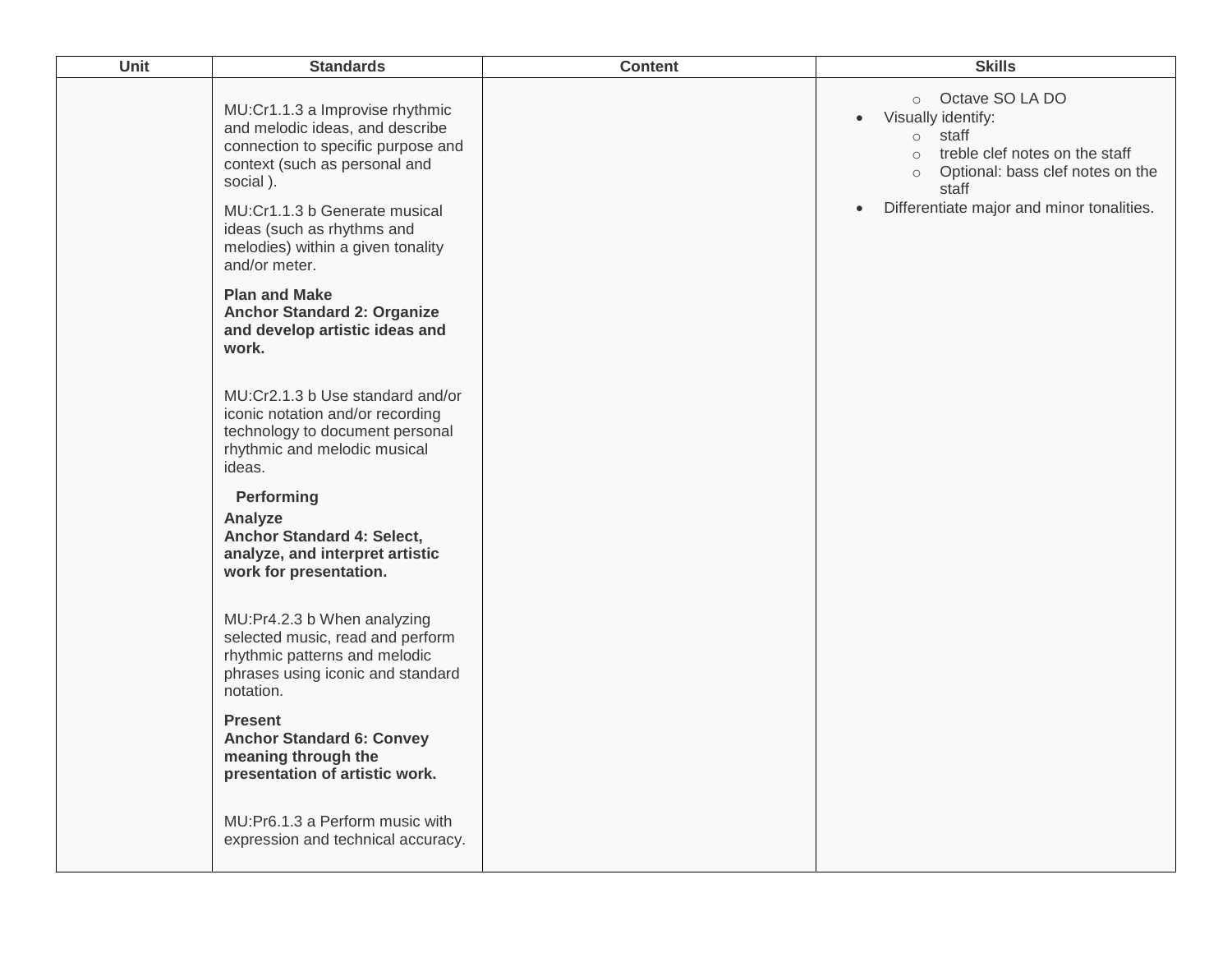| <b>Unit</b>       | <b>Standards</b>                                                                                                                                                                                                                                                                                                                                                                                                                                                                                                                                                                                                                                                                                                                                                  | <b>Content</b>                                                                                                                                                                        | <b>Skills</b>                                                                                                                                                                                                                                                                                                                                       |
|-------------------|-------------------------------------------------------------------------------------------------------------------------------------------------------------------------------------------------------------------------------------------------------------------------------------------------------------------------------------------------------------------------------------------------------------------------------------------------------------------------------------------------------------------------------------------------------------------------------------------------------------------------------------------------------------------------------------------------------------------------------------------------------------------|---------------------------------------------------------------------------------------------------------------------------------------------------------------------------------------|-----------------------------------------------------------------------------------------------------------------------------------------------------------------------------------------------------------------------------------------------------------------------------------------------------------------------------------------------------|
|                   | <b>State Education Agency Directors</b><br>of Arts Education. (2014). National<br>Core Arts Standards. Dover, DE:<br><b>State Education Agency Directors</b><br>of Arts Education.                                                                                                                                                                                                                                                                                                                                                                                                                                                                                                                                                                                |                                                                                                                                                                                       |                                                                                                                                                                                                                                                                                                                                                     |
| <b>Expression</b> | <b>NCCAS: Music</b><br><b>NCCAS: Grade 3</b><br>Performing<br>Interpret<br>Anchor Standard 4: Select,<br>analyze, and interpret artistic<br>work for presentation.<br>MU:Pr4.3.3 a Demonstrate and<br>describe how intent is conveyed<br>through expressive qualities (such<br>as dynamics and tempo).<br><b>Rehearse, Evaluate and Refine</b><br>Anchor Standard 5: Develop and<br>refine artistic techniques and<br>work for presentation.<br>MU:Pr5.1.3 b Rehearse to refine<br>technical accuracy, expressive<br>qualities, and identified<br>performance challenges.<br><b>Present</b><br><b>Anchor Standard 6: Convey</b><br>meaning through the<br>presentation of artistic work.<br>MU:Pr6.1.3 a Perform music with<br>expression and technical accuracy. | Loud/soft sounds<br>$\bullet$<br>Fast/slow sounds<br>$\bullet$<br>Forte/piano<br>$\bullet$<br>Crescendo/decrescendo<br>$\bullet$<br>Accents<br>$\bullet$<br>Cues<br>Mood<br>$\bullet$ | Students will be able to:<br>Identify and demonstrate musical<br>contrasts<br>loud/soft<br>$\circ$<br>fast/slow<br>$\circ$<br>forte/piano<br>$\circ$<br>crescendo/decrescendo<br>$\circ$<br>accents<br>$\circ$<br>Respond to a conductor.<br>Perform in an ensemble and individually.<br>Interpret mood or emotion through<br>listening or singing. |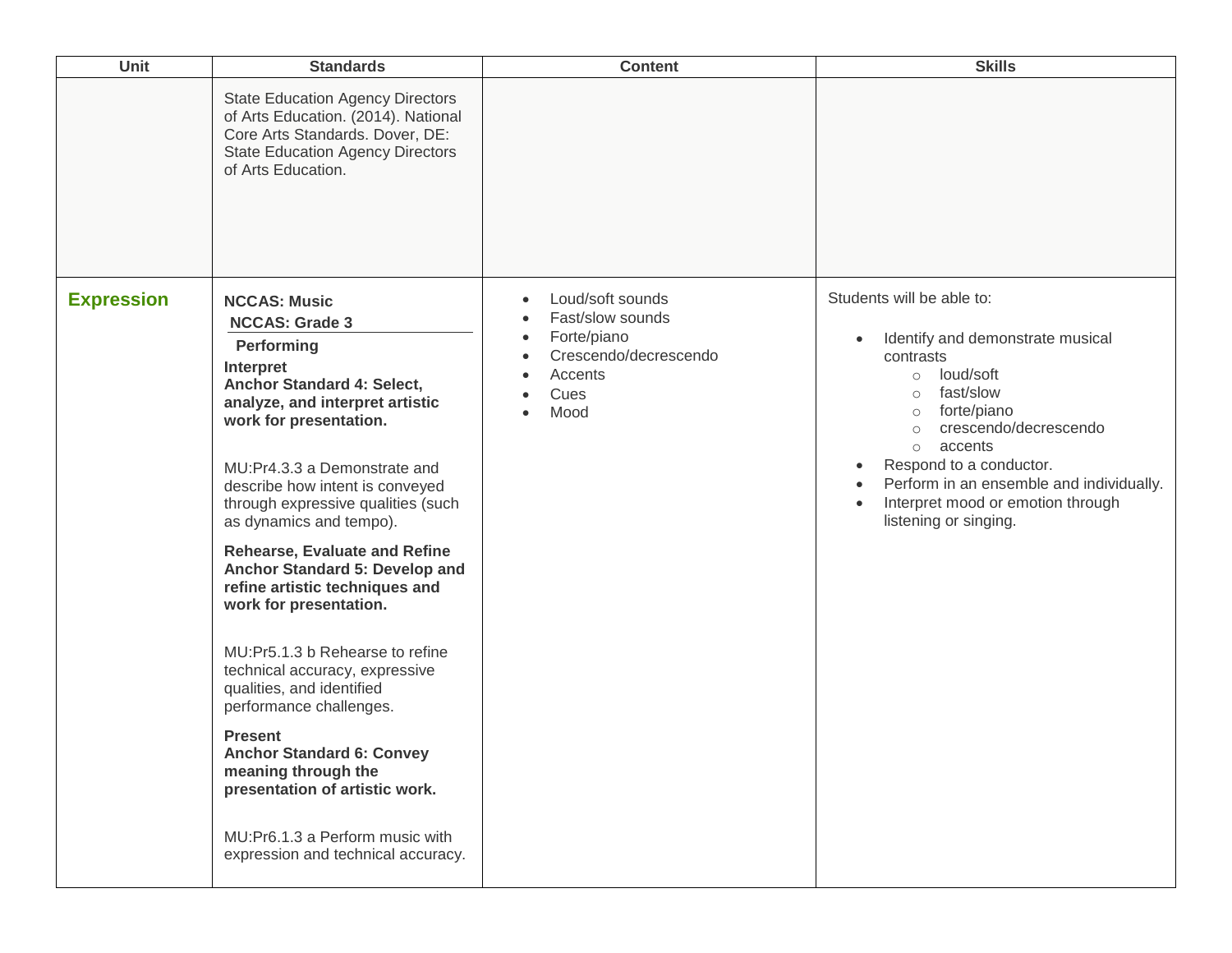| Unit          | <b>Standards</b>                                                                                                                                                                                                                                                                                                                                                                                                                                                                                            | <b>Content</b>                                                                                                                                           | <b>Skills</b>                                                                                                                                                                                                                                                                                                                                                                                                                                                                                                                                   |
|---------------|-------------------------------------------------------------------------------------------------------------------------------------------------------------------------------------------------------------------------------------------------------------------------------------------------------------------------------------------------------------------------------------------------------------------------------------------------------------------------------------------------------------|----------------------------------------------------------------------------------------------------------------------------------------------------------|-------------------------------------------------------------------------------------------------------------------------------------------------------------------------------------------------------------------------------------------------------------------------------------------------------------------------------------------------------------------------------------------------------------------------------------------------------------------------------------------------------------------------------------------------|
|               | <b>Responding</b><br>Interpret<br><b>Anchor Standard 8: Interpret</b><br>intent and meaning in artistic<br>work.<br>MU: Re8.1.3 a Demonstrate and<br>describe how the expressive<br>qualities (such as dynamics and<br>tempo) are used in performers'<br>interpretations to reflect expressive<br>intent.<br><b>State Education Agency Directors</b><br>of Arts Education. (2014). National<br>Core Arts Standards. Dover, DE:<br><b>State Education Agency Directors</b><br>of Arts Education.             |                                                                                                                                                          |                                                                                                                                                                                                                                                                                                                                                                                                                                                                                                                                                 |
| <b>Timbre</b> | <b>NCCAS: Music</b><br><b>NCCAS: Grade 3</b><br>Performing<br>Interpret<br>Anchor Standard 4: Select,<br>analyze, and interpret artistic<br>work for presentation.<br>MU:Pr4.3.3 a Demonstrate and<br>describe how intent is conveyed<br>through expressive qualities (such<br>as dynamics and tempo).<br><b>Responding</b><br>Analyze<br>Anchor Standard 7: Perceive and<br>analyze artistic work<br>MU:Re7.2.3 a Demonstrate and<br>describe how a response to music<br>can be informed by the structure, | Different uses of the voice<br>$\bullet$<br><b>Classroom instruments</b><br>Instrument families<br>$\bullet$<br><b>Environmental sounds</b><br>$\bullet$ | Students will be able to:<br>Differentiate between and use different<br>voices: sing, speak, whisper, shout<br>Play and explore various classroom<br>instruments<br>Recognize sounds produced from<br>environmental sounds, vocal projection,<br>and musical instruments<br>Explore and distinguish sounds<br>produced by the body and rhythm<br>instruments<br>Visually and aurally identify the families<br>of:<br>classroom instruments<br>$\circ$<br>■ wood<br>metal<br>drum<br>shaker<br>orchestra<br>$\circ$<br>strings<br>ш<br>woodwinds |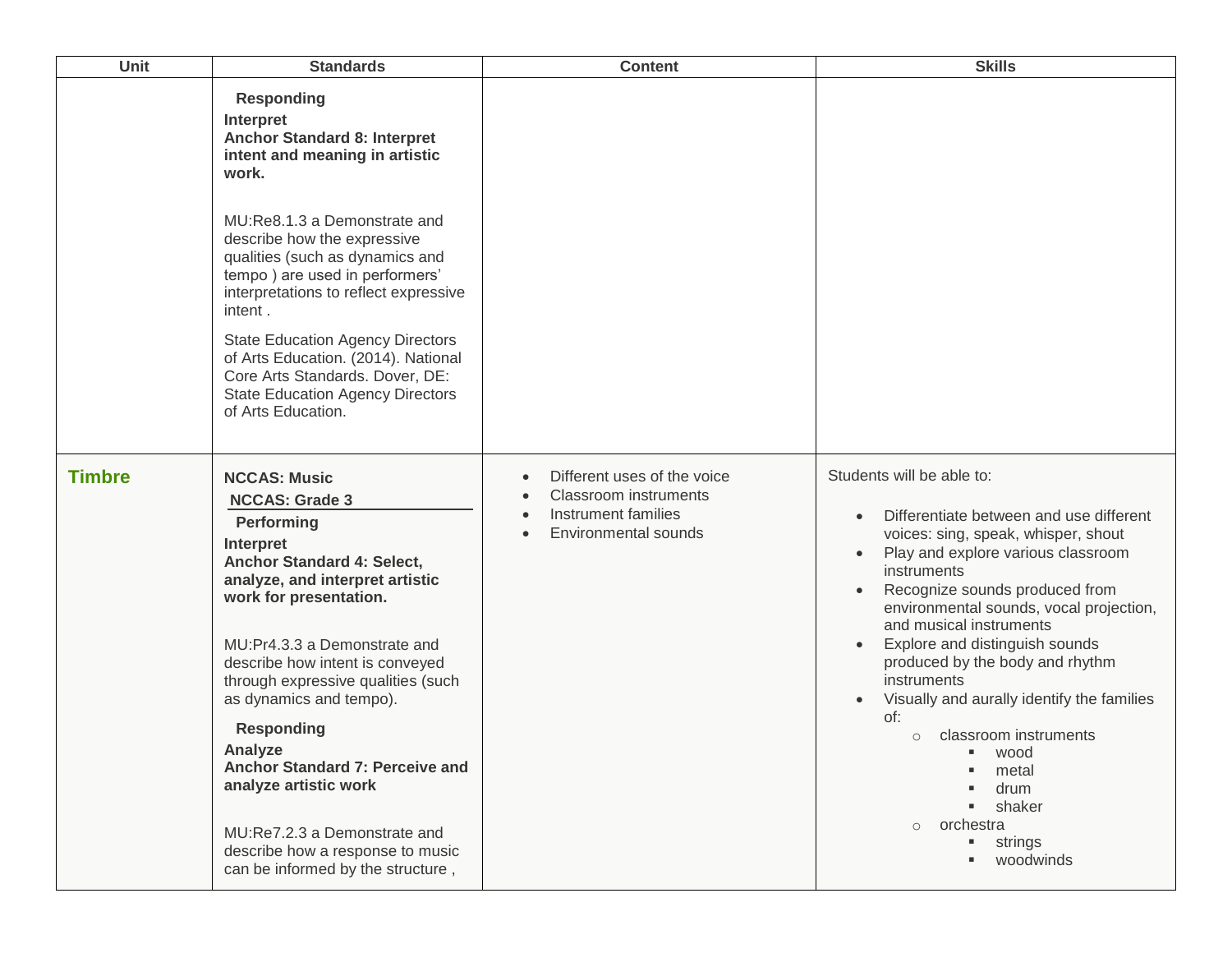| Unit                   | <b>Standards</b>                                                                                                                                                                                                                                                                                                                                                                                                                                                                                                              | <b>Content</b>                                                                                                                                                                                                                                                                        | <b>Skills</b>                                                                                                                                                                                                                                                                                                                                                                                                                                                                                       |
|------------------------|-------------------------------------------------------------------------------------------------------------------------------------------------------------------------------------------------------------------------------------------------------------------------------------------------------------------------------------------------------------------------------------------------------------------------------------------------------------------------------------------------------------------------------|---------------------------------------------------------------------------------------------------------------------------------------------------------------------------------------------------------------------------------------------------------------------------------------|-----------------------------------------------------------------------------------------------------------------------------------------------------------------------------------------------------------------------------------------------------------------------------------------------------------------------------------------------------------------------------------------------------------------------------------------------------------------------------------------------------|
|                        | the use of the elements of music,<br>and context (such as personal and<br>social).<br><b>State Education Agency Directors</b><br>of Arts Education. (2014). National<br>Core Arts Standards. Dover, DE:<br><b>State Education Agency Directors</b><br>of Arts Education.                                                                                                                                                                                                                                                      |                                                                                                                                                                                                                                                                                       | brass<br>ш<br>percussion                                                                                                                                                                                                                                                                                                                                                                                                                                                                            |
| <b>Form</b>            | <b>NCCAS: Music</b><br><b>NCCAS: Grade 3</b><br><b>Responding</b><br>Analyze<br>Anchor Standard 7: Perceive and<br>analyze artistic work<br>MU:Re7.2.3 a Demonstrate and<br>describe how a response to music<br>can be informed by the structure,<br>the use of the elements of music,<br>and context (such as personal and<br>social).<br><b>State Education Agency Directors</b><br>of Arts Education. (2014). National<br>Core Arts Standards. Dover, DE:<br><b>State Education Agency Directors</b><br>of Arts Education. | Echo songs<br>$\bullet$<br>Phrases<br>AB form<br>$\bullet$<br>Same/different musical phrases<br>ABA form<br>repeat sign<br>$\bullet$<br>Double bar line<br>$\bullet$<br>D.C. al Fine<br>$\bullet$<br>Fine<br>$\bullet$<br>First and second endings<br>$\bullet$<br>Canon<br>$\bullet$ | Students will be able to:<br>Sing echo songs<br>Identify musical phrases that are the<br>same and different<br>Experience songs in AB form<br>Visually and/or Aurally demonstrate:<br>same/different musical phrases<br>$\circ$<br>Song in AB form<br>$\circ$<br>Songs in ABA form<br>$\circ$<br>repeat sign<br>$\circ$<br>double bar line<br>$\circ$<br>D.C. al Fine<br>$\circ$<br>Fine<br>$\circ$<br>First and second endings<br>$\circ$<br>Canon<br>$\circ$<br>Perform phrases with 5-6 measures |
| <b>History/Liturgy</b> | <b>NCCAS: Music</b><br><b>NCCAS: Grade 3</b><br><b>Connecting</b><br><b>Anchor Standard 10: Relate</b><br>artistic ideas and works with<br>societal, cultural, and historical<br>context to deepen understanding                                                                                                                                                                                                                                                                                                              | Music from diverse cultures and<br>$\bullet$<br>historical periods<br>Catholic liturgical and traditional<br>$\bullet$<br>music<br>Audience and performance etiquette                                                                                                                 | Students will be able to:<br>Experience music from diverse cultures<br>and historical periods<br>Sing a repertoire of Catholic liturgical<br>and traditional music<br>Practice audience and performance<br>etiquette                                                                                                                                                                                                                                                                                |